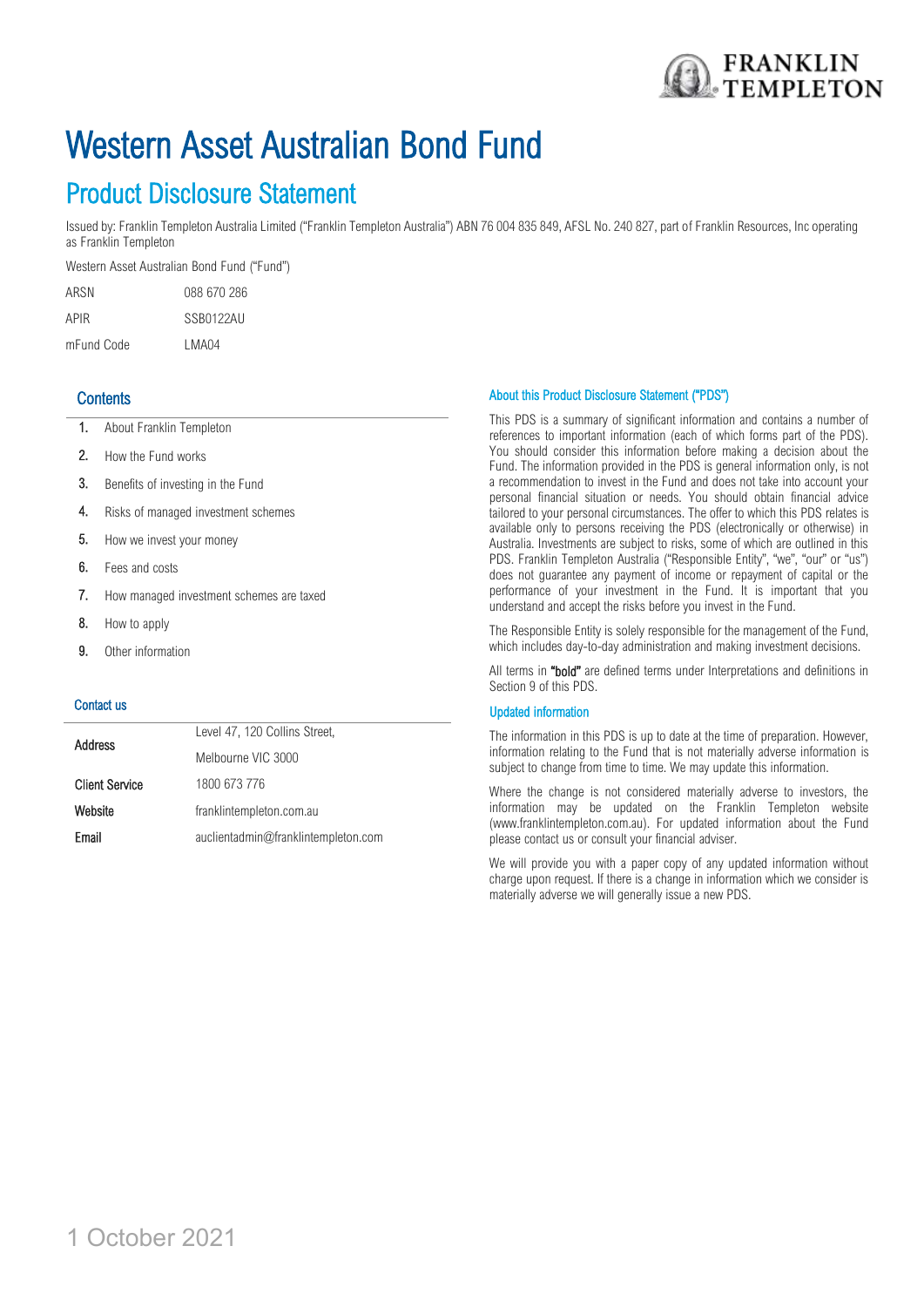

## 1 About Franklin Templeton Australia

Franklin Templeton Australia is the Responsible Entity for this Fund and part of Franklin Resources, Inc. The Responsible Entity is solely responsible for the management of the Fund, which includes day-to-day administration and making investment decisions. Franklin Resources, Inc. [NYSE:BEN] is a global investment management organisation with subsidiaries operating as Franklin Templeton and serving clients in over 165 countries. Franklin Templeton's mission is to help clients achieve better outcomes through investment management expertise, wealth management and technology solutions. Through its specialist investment managers, the company brings extensive capabilities in equity, fixed income, multi-asset solutions and alternatives. With offices in more than 30 countries and approximately 1,300 investment professionals, the California-based company has over 70 years of investment experience and over AUD \$2.1 trillion in assets under management as of 30 June 2021. Through specialised teams, Franklin Templeton has deep expertise across all asset classes, including equity, fixed income, alternatives and multi-asset solutions. This includes a group of world-renowned specialist investment managers such as Martin Currie, Western Asset and Brandywine Global. For more information, please visit franklintempleton.com.au

#### Investment manager

Franklin Templeton Australia has appointed Western Asset Management Company Pty Ltd. ("Western Asset") as investment manager for the Fund. Western Asset is one of the world's leading fixed income managers headquartered in Pasadena, USA and founded in 1971. Western Asset's expertise extends across all the world's major fixed income markets. Their investment strategy is focused on identifying and capturing long-term fundamental value for their clients. Rooted in disciplined and rigorous analysis, their objective is to systematically uncover securities priced below their fundamental fair value. Through multiple diversified strategies that benefit from different market environments, Western Asset seeks to turn mispriced securities into opportunities to generate attractive returns for investors.

Please note: You should read the important information about Franklin Templeton before making a decision. Go to the 'About Franklin Templeton' section of the Additional Information Booklet which is available at [franklintempleton.com.au.](http://www.leggmason.com.au/en/index.aspx)

The material relating to Franklin Templeton may change between the time when you read the PDS and the day when you acquire the Fund.

## 2 How the Fund works

#### About the Fund and structure

The Fund is a registered managed investment scheme that is an unlisted Australian unit trust. The Fund comprises assets which are acquired by the Responsible Entity in accordance with the investment strategy for the Fund. The Fund is governed by a "Constitution". The terms and conditions of the Constitution are binding on each Unit holder (and all persons claiming through them).

The Responsible Entity has appointed JPMorgan Chase Bank, N.A. (Sydney branch) (ABN 43 074 112 011) (JPMorgan) to provide custody and fund administration services. JPMorgan have provided their consent to be named and have not withdrawn their consent before the issue date of the PDS. JPMorgan has not been involved in the preparation of this PDS or caused or otherwise authorised the issue of this PDS. JPMorgan has not independently verified the information contained in this PDS and accordingly accepts no responsibility for the accuracy or completeness of the information. JPMorgan does not guarantee the success or the performance of the Fund nor the repayment of capital or any particular rate of capital or income return.

OneVue Fund Services Pty Ltd (ACN 107 333 308) has been appointed as the registrar in relation to the Fund. The custodian and registrar may be changed from time to time.

A Unit holder's interest in the Fund is represented by "Units". A Unit holder has an interest in the assets of the Fund as a whole, subject to the liabilities of the Fund. A Unit holder does not have an interest in any particular asset of the Fund.

Investors can acquire interests in the Fund by applying for Units and can redeem from the Fund by making a withdrawal request in relation to the Units they hold. The price at which Units are acquired ("Application Price") or redeemed ("Redemption Price") is determined in accordance with the Constitution.

The Application Price and the Redemption Price on a "Business Day" are, in general terms, equal to the product of the Net Asset Value ("NAV") of the Fund divided by the number of Units on issue and:

for the Application Price, adjusted up for transaction costs (called the "buy spread"); and

for the Redemption Price, adjusted down for transaction costs (called the "sell spread").

The Application Price and the Redemption Price are generally determined each Business Day.

The Application Price and the Redemption Price will increase as the market value of the Fund's assets increases and will decrease as the market value of the Fund's assets decreases.

Funds on the mFund Settlement Service ("mFund") are not traded on an exchange and investors will not trade units with other investors on the market.

#### How we process your money

An investor can acquire Units by making an application for Units. An application for Units is made by lodging either an "Application Form for New Investors" or an "Application Form for Existing Investors" (application forms) or by making an application through mFund by placing a buy order for Units with your licensed broker.

Application forms need to be received by the registrar and appropriate funding provided to the Fund's nominated bank account by 11.00am on a Business Day to receive that day's Application Price. Refer to Section 8 "How to Apply" for more information.

#### mFund applications

Please note, a buy or sell order ("order") for settlement through mFund received prior to 11:00am on a Business Day by your licensed broker will likely be given the same date value, but this is not guaranteed. Any order or instruction received prior to our cut-off times will generally be processed at the unit price for that Business Day. Where an order or instruction is received after our cut-off times, it will generally be processed at the unit price for the following Business Day. Your confirmation statement will be sent when your instruction is processed or the transaction settles through CHESS. Please contact your broker or Franklin Templeton Australia if you have not received your statement. If you invest via mFund, your broker will complete your identification requirements. Please contact your broker to effect any changes to these details. The broker will transmit the updated information via CHESS or in certain situations to us, where necessary. Your broker will complete any required Anti-Money Laundering and Counter-Terrorism Financing paperwork.

#### Classes of Units

The Responsible Entity may offer or withdraw classes of Units. Currently under this PDS one class of Units is offered: "Class A". The Responsible Entity has the ability to issue further classes of Units under separate PDSs or other offer documents from time to time.

#### Access to your money

A Unit holder can dispose of Units by making a redemption from the Fund. A redemption is made by completing a "Redemption Form" with the Responsible Entity. A redemption request can also be made by placing a sell order for Units via mFund with your licensed broker.

Redemption Forms need to be received by, the registrar, by 11.00am on a Business Day to receive that day's Redemption Price.

Redemptions are typically paid within five Business Days although the Constitution allows us up to 30 Business Days or longer in certain circumstances. Redemption proceeds will be paid to an investor's nominated bank account.

In some circumstances, Unit holders may not be able to redeem their Units within the usual period upon request. If the Fund becomes illiquid, for the purposes of the "Corporations Act", then you may only redeem from the Fund in accordance with the terms of a redemption offer (if any) made by the Responsible Entity in accordance with the Corporations Act.

There is no obligation on the Responsible Entity to make a redemption offer. The Responsible Entity anticipates that the Fund will generally be liquid.

#### Minimum investment

Unless otherwise determined by us, the minimum initial investment is \$30,000. Additional investments can be made at any time. The minimum additional investment amount is \$5,000.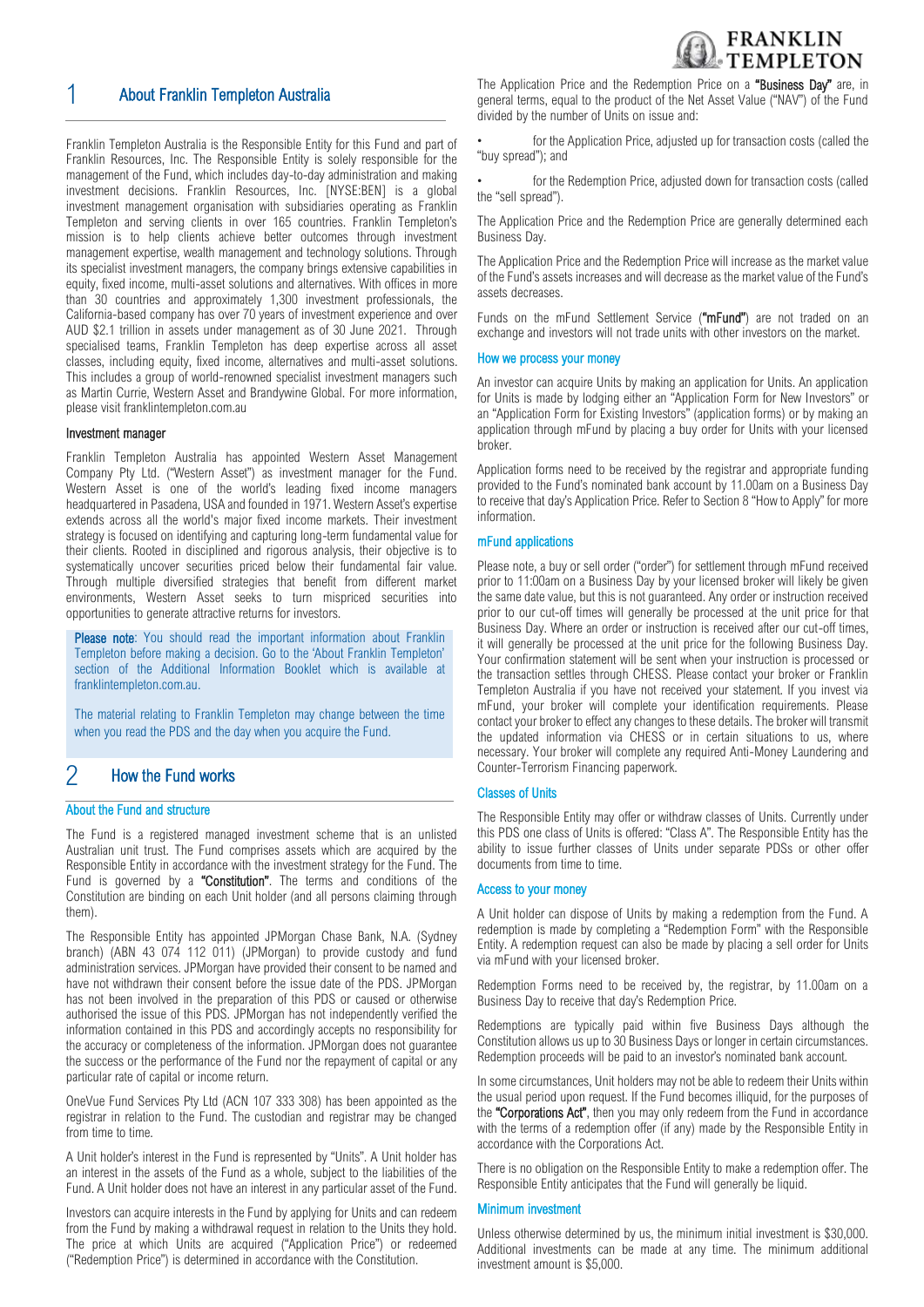

#### Valuation of Fund assets and unit pricing

The Fund's assets are typically valued each Business Day. Unit prices are usually calculated each Business Day. We may declare Unit prices more or less frequently or delay calculation in certain circumstances.

A formal written policy has been established by us in relation to the guidelines and any relevant factors that are taken into account when exercising any discretion in calculating unit prices (including determining the value of assets and the amount of liabilities). A copy of our policy is available to investors on request free of charge.

#### Distributions and payment methods

The Fund may distribute income at the end of each month and can determine to make an additional distribution from time to time. At present, the Fund intends to distribute all undistributed income at 30 June each year, but the Constitution for the Fund does allow us to accumulate income where the Fund is an Attribution Managed Investment Trust ("AMIT") for the relevant year. A Unit holder's entitlement to distributions of income is determined based on the number of Units held at the end of the relevant distribution period. Distributions will be paid within 60 days of the end of the relevant distribution period. Unit holders who redeem Units during a distribution period will not receive a distribution of income in respect of those Units for that distribution period. The Constitution for the Fund does provide us with the power to, where Units are redeemed during a year for which the Fund is an AMIT, attribute tax components to a redeeming Unit holder in certain circumstances where the redemption constitutes a "Significant Redemption". Income attributable to each Class may be impacted by the total level of fees charged to the Fund. You may use the "Application Form for New Investors" to elect a distribution preference. If you are an existing investor, you can change your distribution preference through the "Change of Details Form". Reinvested distributions will be taken to be issued on the next day after the end of the relevant distribution period. The Application Price for Units issued on the reinvestment of distributions will be based on the NAV of the Fund used to calculate the last Application Price for the relevant distribution period adjusted for certain income amounts.

Distributions will be reinvested into additional Units unless otherwise directed by you.

Please note: You should read the important information about how the Fund works before making a decision. Go to the "About the Funds" section of the Additional Information Booklet which is available at franklintempleton.com.au.

The material relating to the acquisition and disposal of interest in the Fund may change between the time when you read the PDS and the day when you acquire the Fund.

## 3 Benefits of investing in the Fund

#### Significant features

The Fund provides exposure to an actively managed portfolio of Australian bonds.

The investment approach aims to capture returns from a variety of activelymanaged sources, including interest rate management (duration), yield curve positioning, sector and security selection. Risk management is a core focus and is supported by credit research, diversification of holdings and investment guidelines.

#### Significant benefits

The Fund offers a number of significant benefits:

• diversification across many debt issuers that would be difficult to achieve through direct investment;

• professional management of your investment with an experienced investment manager. This includes economic research and credit analysis, as well as active management of interest rate exposure (duration);

- active sector and security selection;
- disciplined portfolio construction; and

web-based reporting that includes performance, market commentary and portfolio strategy.

## 4 Risks of managed investment schemes

You should note:

- all investments carry risk;
- different funds may carry different levels of risk depending on the assets that make up the fund;
- assets with the highest potential long-term returns may also carry the highest level of short-term risk;
- the value of investments will vary;
- the level of returns will vary and future returns may differ from past returns; and
- returns are not guaranteed and you may lose some of your money.
- The laws affecting registered managed investment schemes may change in the future. Your personal risk level will vary depending on a range of factors, including, age, investment time frames, where other parts of your wealth are invested and your risk tolerance.

The significant risks of investing in the Fund include:

- market risks, including changes in interest rates and asset prices, issuer default, unfavourable economic conditions, changes in government regulation, inflation and lack of liquidity (in this context, "lack of liquidity" means investments may not be readily disposed of);
- credit risks, including adverse market or issuer developments, and downgrades to security ratings;
- manager risks, including human error, system failures, poor procedures, lack of management controls, termination of the Fund, counterparty risk, changes in fees, replacement of the Responsible Entity and replacement of the investment manager;
- counterparty risks, including when a counterparty either cannot or will not meet its obligations;
- country risks, including adverse political, economic and social developments and change to regulatory oversight and government regulation;
- investment risks, including benchmark performance that is below Unit holder expectations and/or the Fund not meeting its investment objective; and
- the risks of implementing investment decisions using derivatives, including market risks, manager risks, counterparty risks, the risks of a derivative position unexpectedly not corresponding with the intended exposure and the risks of a derivative position inadvertently not being backed by cash, cash equivalents or securities. A derivative position that is not appropriately backed may cause the Fund to be inadvertently leveraged.

Techniques used to manage risks include:

- extensive research;
- active portfolio management;
- risk management systems;
- compliance monitoring;
- monitoring economic factors;
- maintaining disciplined management controls;
- auditing operational procedures; and
- managing derivatives, including requiring derivatives to be supported by cash, cash equivalents or securities.

Please note: You should read the important information about investment risks before making a decision. Go to the "Risks" section of the Additional Information Booklet which is available at franklintempleton.com.au.

The material relating to investment risks may change between the time when you read the PDS and the day when you acquire the Fund.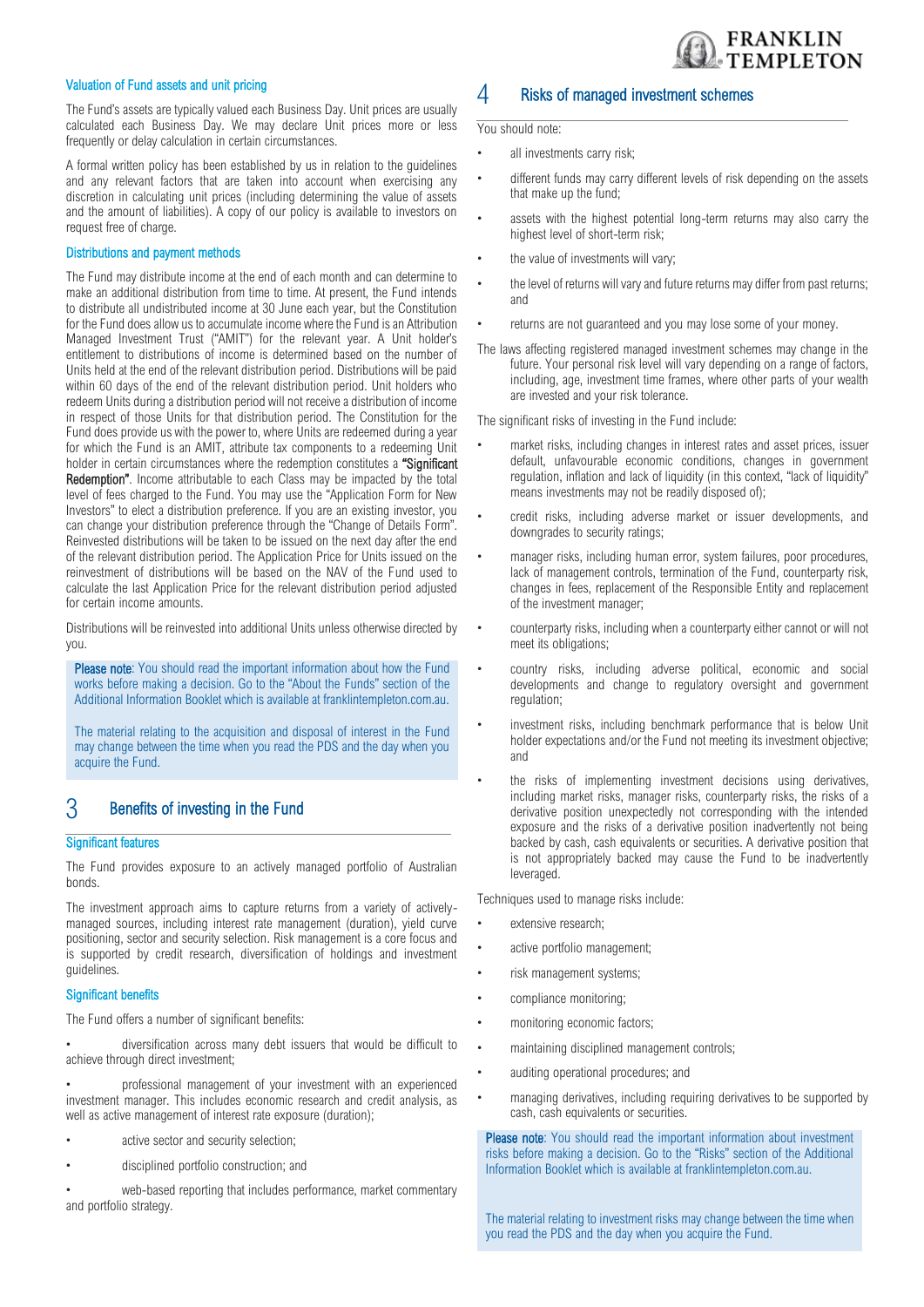

## 5 How we invest your money

Warning: you should consider the likely investment return, the risk, and your investment timeframe when choosing whether to invest in the Fund.

| <b>Western Asset Australian Bond Fund</b>                     |                                                                                                                                                                                                                                                                                                                                                                                                                                                                                                                                                                                                                                                                                                                       |                |             |
|---------------------------------------------------------------|-----------------------------------------------------------------------------------------------------------------------------------------------------------------------------------------------------------------------------------------------------------------------------------------------------------------------------------------------------------------------------------------------------------------------------------------------------------------------------------------------------------------------------------------------------------------------------------------------------------------------------------------------------------------------------------------------------------------------|----------------|-------------|
| <b>Investment objective</b>                                   | The Fund aims to earn an after fee return in excess of the Bloomberg AusBond Composite 0+yr Index ("Benchmark")<br>over rolling three-year periods.                                                                                                                                                                                                                                                                                                                                                                                                                                                                                                                                                                   |                |             |
| timeframe<br><b>Minimum</b><br>suggested<br>for<br>investment | A minimum time frame for investment of three years is suggested. The Fund may be suitable for investors seeking<br>an investment in Australian fixed Income with long-term financial goals.                                                                                                                                                                                                                                                                                                                                                                                                                                                                                                                           |                |             |
| What does the Fund invest in?                                 | The Fund generally aims to invest within the following guidelines at the time of initiating investment decisions:                                                                                                                                                                                                                                                                                                                                                                                                                                                                                                                                                                                                     |                |             |
|                                                               | Sector Guidelines - Western Asset Australian Bond Fund                                                                                                                                                                                                                                                                                                                                                                                                                                                                                                                                                                                                                                                                | Minimum (%)    | Maximum (%) |
|                                                               | Commonwealth Government & Semi-Government Bonds                                                                                                                                                                                                                                                                                                                                                                                                                                                                                                                                                                                                                                                                       | 30             | 100         |
|                                                               | Supranational & Sovereign Bonds                                                                                                                                                                                                                                                                                                                                                                                                                                                                                                                                                                                                                                                                                       | $\overline{0}$ | 80          |
|                                                               | <b>Corporate Bonds</b>                                                                                                                                                                                                                                                                                                                                                                                                                                                                                                                                                                                                                                                                                                | $\overline{0}$ | 60          |
|                                                               | Mortgage & Asset Backed Securities                                                                                                                                                                                                                                                                                                                                                                                                                                                                                                                                                                                                                                                                                    | $\mathbf{0}$   | 20          |
|                                                               | <b>Inflation Linked</b>                                                                                                                                                                                                                                                                                                                                                                                                                                                                                                                                                                                                                                                                                               | $\theta$       | 10          |
|                                                               | Cash                                                                                                                                                                                                                                                                                                                                                                                                                                                                                                                                                                                                                                                                                                                  | Balance        |             |
|                                                               | Interest rate duration (a measure of the sensitivity of the price of a fixed income security to a change in interest rates,<br>expressed as a number of years) will generally be positioned within ±1.0 year of the Fund's benchmark.<br>The intention is not to hold more than 5% of the Fund's market value in a single non-government issuer or related<br>group of non-government issuers.<br>The intention is not to hold more than 10% of the Fund's market value in an individual unit trust.<br>The Fund aims to hold no more than 5% of its market value in corporate bonds issued by Australian entities in foreign<br>currency markets. The aim is to fully hedge these positions into Australian dollars. |                |             |
|                                                               | The Fund aims to hold no more than 5% of its market value in sub-investment grade bonds. Sub-investment grade<br>bonds means bonds rated as sub-investment grade by either S&P or Moody or so rated by the Sub Advisor where a<br>bond is not rated by either credit rating agency. Where the ratings are split the higher will apply.                                                                                                                                                                                                                                                                                                                                                                                |                |             |
|                                                               | The Fund will not invest in securities issued by companies directly involved in:                                                                                                                                                                                                                                                                                                                                                                                                                                                                                                                                                                                                                                      |                |             |
|                                                               | the production of "Controversial weapons";<br>$\bullet$                                                                                                                                                                                                                                                                                                                                                                                                                                                                                                                                                                                                                                                               |                |             |
|                                                               | the manufacture of tobacco products;<br>$\bullet$                                                                                                                                                                                                                                                                                                                                                                                                                                                                                                                                                                                                                                                                     |                |             |
|                                                               | mining or extraction of thermal coal, or extraction of oil from tar sands (subject to a 10% revenue<br>threshold).                                                                                                                                                                                                                                                                                                                                                                                                                                                                                                                                                                                                    |                |             |
|                                                               | The Fund may also use certain derivatives to implement investment decisions, to manage cash flows or to facilitate<br>timely exposure to securities. The Fund will not hold more than 20% of its market value in net derivative exposure.                                                                                                                                                                                                                                                                                                                                                                                                                                                                             |                |             |
|                                                               | The Fund does not intend to borrow.                                                                                                                                                                                                                                                                                                                                                                                                                                                                                                                                                                                                                                                                                   |                |             |
| <b>Risk level</b>                                             | The Responsible Entity considers the risk level of the Fund to be medium. The investment manager has risk control<br>methodologies in place which aim to mitigate the overall level of risk.                                                                                                                                                                                                                                                                                                                                                                                                                                                                                                                          |                |             |
| <b>Fund performance</b>                                       | Investment performance of the Fund is published on our website at www.franklintempleton.com.au. Past performance<br>is not necessarily a guide to future performance.                                                                                                                                                                                                                                                                                                                                                                                                                                                                                                                                                 |                |             |
| Labour, Environment, Social and Ethical<br>consideration      | In addtion to the exclusions noted in "What does the Fund invest in" section above, environmental, social and<br>governance considerations (including labour standards and ethical considerations) are taken into account in<br>determining the value of an investment. This value is then considered by the investment manager in the selection,<br>retention and realisation of investments.                                                                                                                                                                                                                                                                                                                        |                |             |
| <b>Changes to Fund detail</b>                                 | The Responsible Entity is permitted to change how it invests the assets of the Fund at any time. If the Responsible<br>Entity changes the investment objective of the Fund the Responsible Entity will advise Unit holders of the change.                                                                                                                                                                                                                                                                                                                                                                                                                                                                             |                |             |
| <b>Investment options</b>                                     |                                                                                                                                                                                                                                                                                                                                                                                                                                                                                                                                                                                                                                                                                                                       |                |             |

There are no other investment options for the Fund.

#### **Switching**

Switching is not available for the Fund.

Please note: Please note: You should read the important information about fees and costs of investing in the Fund before making a decision. Go to the "Additional Explanation of Fees and Costs" section of the Additional Information Booklet available at franklintempleton.com.au.

The material relating to how we invest your money may change between the time when you read the PDS and the day when you acquire the Fund.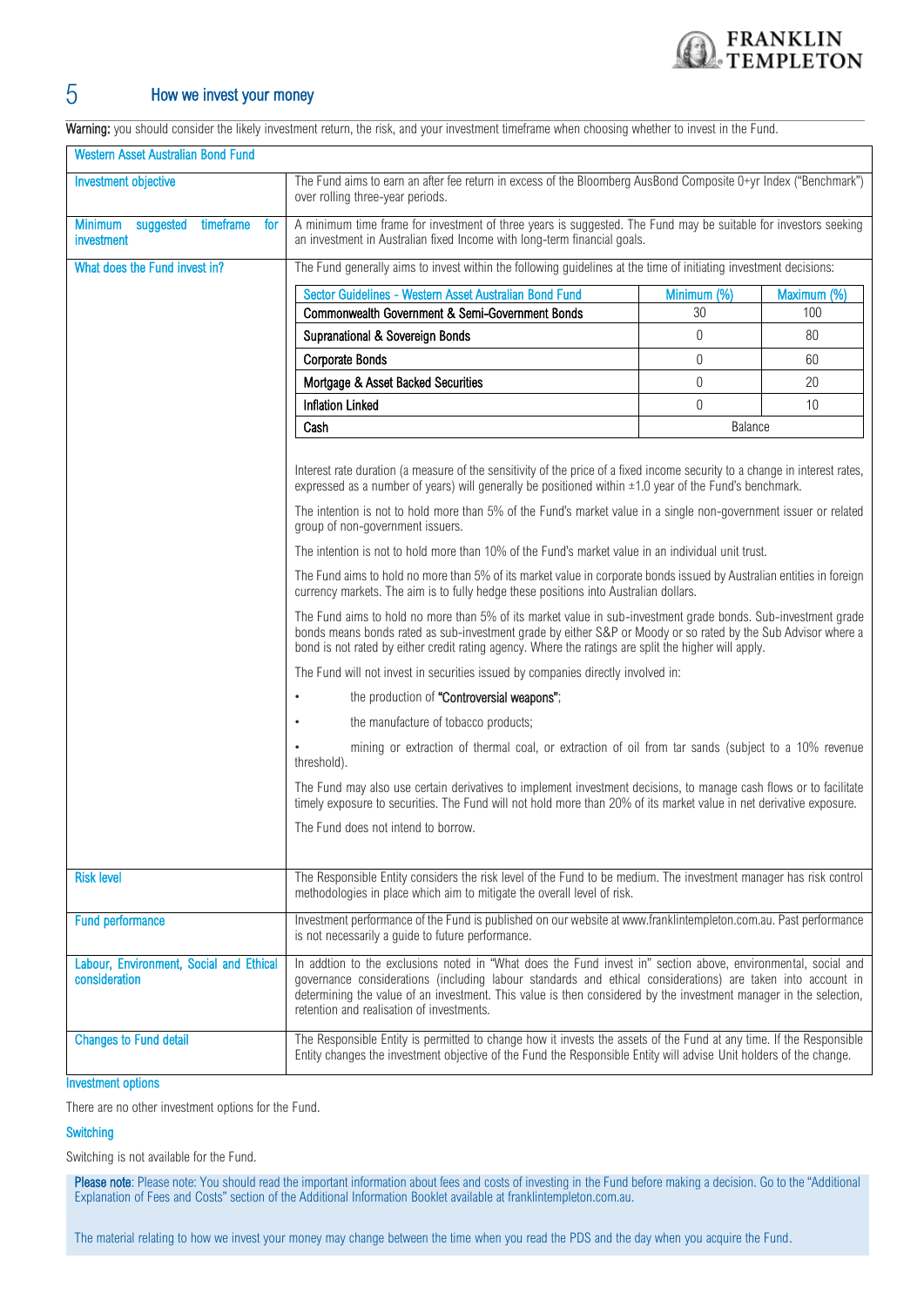

## **Fees and costs**

#### Did you know?

Small differences in both investment performance and fees and costs can have a substantial impact on your long term returns.

For example, total annual fees and costs of 2% of your account balance rather than 1% could reduce your final return by up to 20% over a 30 year period (for example, reduce it from \$100,000 to \$80,000).

You should consider whether features such as superior investment performance or the provision of better member services justify higher fees and costs.

You may be able to negotiate to pay lower fees. Ask the fund or your financial adviser.

#### To find out more

If you would like to find out more, or see the impact of the fees based on your own circumstances, the Australian Securities and Investment Commission (ASIC) website (moneysmart.gov.au) has a managed funds fee calculator to help you check out different fee options.

The information in the following Fees and Costs Summary can be used to compare costs between different managed investment schemes. Fees and costs can be paid directly from an investor's account or deducted from investment returns. For information on tax please see section 7 of this PDS.

#### Fees and Costs Summary

| Western Asset Australian Bond Fund                                                                                 |                                                                       |                                                                                                                                                                                                                                                                                                                                                                                                                                  |
|--------------------------------------------------------------------------------------------------------------------|-----------------------------------------------------------------------|----------------------------------------------------------------------------------------------------------------------------------------------------------------------------------------------------------------------------------------------------------------------------------------------------------------------------------------------------------------------------------------------------------------------------------|
| Type of fee or cost<br>Amount                                                                                      |                                                                       | How and when paid                                                                                                                                                                                                                                                                                                                                                                                                                |
| Ongoing annual fees and costs                                                                                      |                                                                       |                                                                                                                                                                                                                                                                                                                                                                                                                                  |
| Management fees and<br>costs (1,2) The fees<br>and costs for<br>managing your<br>investment.                       | 0.42%<br>p.a. of<br>the net<br>asset<br>value<br>(NAV) of<br>the Fund | The management fees component<br>of management fees and costs is<br>calculated in relation to the NAV of<br>the Fund on a daily basis. The<br>management fees are deducted<br>from the Fund's assets and are<br>generally paid to us monthly in<br>arrears. Otherwise, the fees and<br>costs are variable and reflected in<br>the unit price of the Fund as they<br>are incurred.                                                |
| Performance fees<br>Amounts deduced<br>from your investment<br>in relation to the<br>performance of the<br>product | Nil                                                                   | Not applicable                                                                                                                                                                                                                                                                                                                                                                                                                   |
| Transaction costs (3)<br>The costs incurred by<br>the scheme when<br>buying or selling<br>assets                   | $0.00\%$<br>p.a. of<br>the NAV<br>of the<br>Fund                      | Transaction costs incurred by the<br>Fund are variable and deducted<br>from the Fund as they are incurred<br>and reflected in the unit price.<br>They are disclosed net of amounts<br>recovered by the buy-sell spread.<br>Any transaction costs at an<br>interposed vehicle level are<br>reflected in the value of the Fund's<br>investment in the relevant<br>interposed vehicle and therefore<br>reflected in the unit price. |

#### Member activity related fees and costs (fees for services or when your money moves in or out of the Fund)

| <b>Establishment fee The</b><br>fee to open your<br>investment                                                                             | Nil                                                 | Not applicable                                                                                                                                                                                                                                              |
|--------------------------------------------------------------------------------------------------------------------------------------------|-----------------------------------------------------|-------------------------------------------------------------------------------------------------------------------------------------------------------------------------------------------------------------------------------------------------------------|
| <b>Contribution fee The</b><br>fee on each amount<br>contributed to your<br>investment                                                     | Nil                                                 | Not applicable                                                                                                                                                                                                                                              |
| <b>Buy-sell spread An</b><br>amount deducted from<br>your investment<br>representing costs<br>incurred in<br>transactions by the<br>scheme | 0.08%<br>upon<br>entry and<br>0.08%<br>upon<br>exit | The Buy Spread is added to the<br>NAV and is paid into the Fund as<br>part of an application and the Sell<br>Spread is deducted from the NAV<br>and is left in the Fund as part of a<br>redemption. These figures are<br>accurate as at the date of the PDS |
| Withdrawal fee The fee<br>on each amount you<br>take out of your<br>investment                                                             | Nil                                                 | Not applicable                                                                                                                                                                                                                                              |
| Exit fee The fee to<br>close your investment                                                                                               | Nil                                                 | Not applicable                                                                                                                                                                                                                                              |
| Switching fee The fee<br>for changing<br>investment options                                                                                | Nil                                                 | Not applicable                                                                                                                                                                                                                                              |
| (1) The fees shown above are inclusive of CST and not of PITCs                                                                             |                                                     |                                                                                                                                                                                                                                                             |

(1) The fees shown above are inclusive of GST and net of RITCs.

(2) The amount of the management fee may be negotiated. See "Differential fee arrangements".

(3) Calculated based on relevant costs charged to the Fund for the 12 months to 30 June 2021. Past costs (inclusive of GST and net of RITC) are not a reliable indicator of future costs.

#### Additional Explanation of Fees and Costs

#### Management Fees and Costs

The Management Fees and Costs are composed of the management fees, expenses and indirect costs in relation to the Fund. These include the management fees and Responsible Entity fees, totalling 0.42% p.a., payable to us. Out of this amount we will pay certain other costs the Constitution of the Fund otherwise gives us, as the Responsible Entity, the right to recover. These other costs include custodian fees, investment management fees, administration fees, audit fees, any indirect costs (estimated at 0.00% based on the relevant costs for the 12 months to 30 June 2021) and other expenses and costs such as those connected with the compliance committee and the compliance plan. While we choose to pay these other costs out of our fees, we reserve the right to recover some or all of the expenses from the Fund. The management fees component of the Management Fees and Costs is calculated and accrued daily based on the NAV of the Fund. The accrued fees are paid in arrears from the Fund at the end of each month. The Management Fees and Costs reduce the Fund's NAV and are reflected in the Unit price.

#### Transaction Costs

The Management Fees and Costs do not include certain transaction costs. Transaction costs are variable and generally deducted from the Fund as they are incurred and reflected in the unit price. Transaction costs also include costs incurred by interposed vehicles in which the Fund invests (if any), that would have been transaction costs if they had been incurred by the Fund itself. They are disclosed net of amounts recovered by the buy-sell spread. Transaction costs are an additional cost to the investor where they are not recovered by the Buy/Sell Spread, and are generally incurred when the assets of the Fund are changed in connection with day-to day trading or when there are applications or withdrawals which cause net cash flow into or out of the Fund. Actual transaction costs for future years may differ. Please refer to the Additional Information Booklet for further information.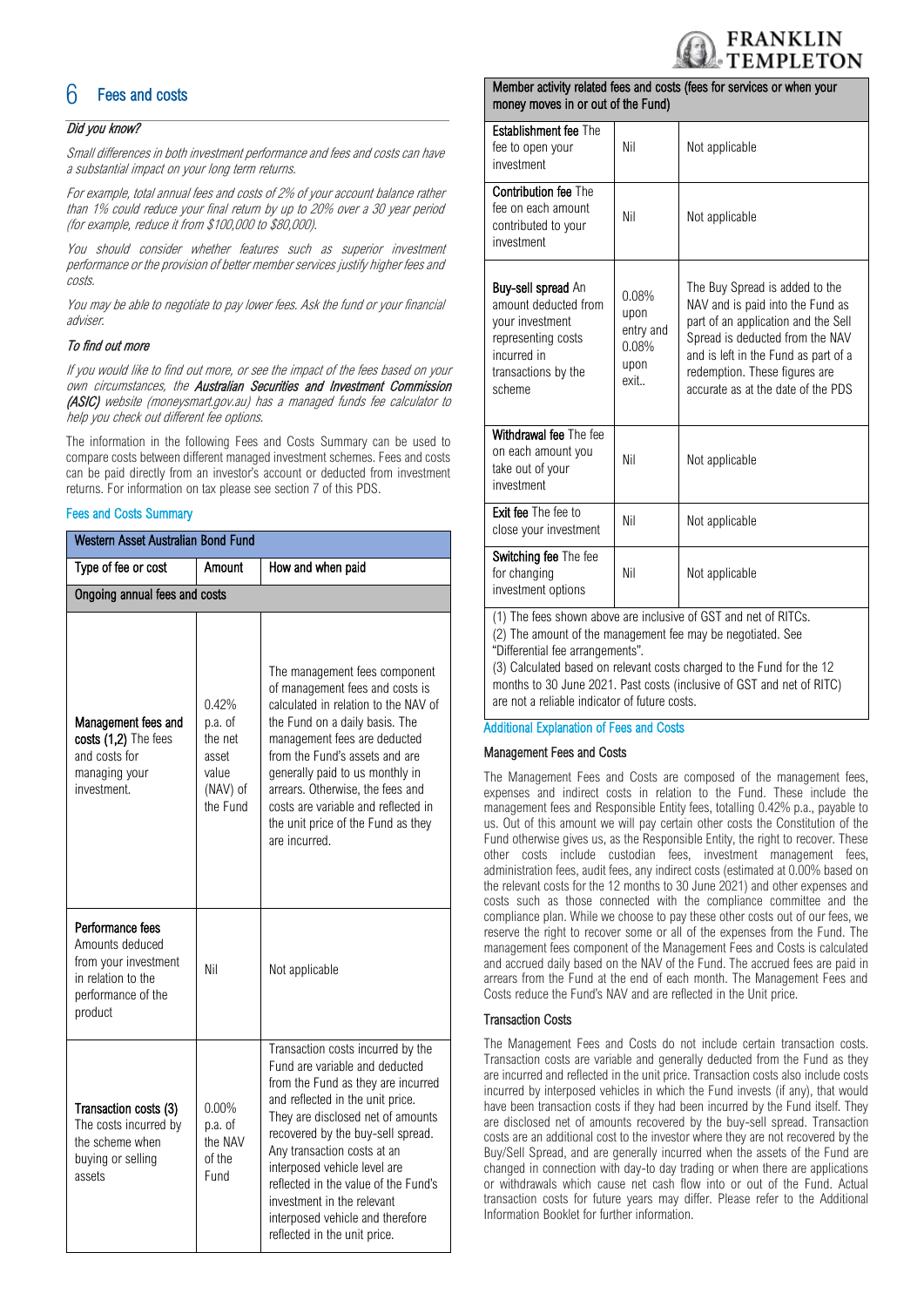

#### Buy/sell spread estimate

The buy/sell spread is an estimate of the transaction costs that are incurred in buying and selling the underlying assets of the Fund as a result of applications and redemptions. The Application Price is adjusted up by a buy spread and the Redemption Price is adjusted down by a sell spread. The dollar value of these costs based on an application or a withdrawal of \$5,000 is \$4.00 for each individual transaction. We can change the buy/sell spread at any time without prior notice. The actual buy/sell spread is subject to change from time to time depending on changes to the composition of the Fund's underlying assets and exposure to various investment managers. Where transaction costs are lower or higher than the estimated buy-sell spreads listed in this PDS, the actual costs may apply. Please refer to our website for the current buy/sell spreads at www.franklintempleton.com.au.

#### Differential fee arrangements

We may enter into individual fee arrangements with "Wholesale clients" (as defined in the Corporations Act) in accordance with applicable ASIC class order relief.

#### mFund settlement service

You must use an mFund accredited and licensed broker to facilitate your transactions on mFund. Your chosen broker may charge you additional fees which are not outlined in the "Fees and Costs" section of this PDS.

Information about the Fund's NAV will be published monthly at www.asx.com.au/mfund.

#### Example of annual fees and costs for this investment option

This table gives an example of how the ongoing annual fees and costs in this investment option for this product can affect your investment over a 1 year period. You should use this table to compare this product with other products offered by managed investment schemes.

| Western Asset Australian<br><b>Bond Fund</b> |          | Balance of \$50,000 with a contribution of<br>\$5,000 during year                                                                                                                                                                                                                             |
|----------------------------------------------|----------|-----------------------------------------------------------------------------------------------------------------------------------------------------------------------------------------------------------------------------------------------------------------------------------------------|
| Contribution fees                            | Nil      | For every additional \$5,000 you put in,<br>you will be charged \$0.                                                                                                                                                                                                                          |
| PLUS<br>Management fees<br>and costs         | 0.42%    | And, for every \$50,000 you have in the<br>Fund you will be charged or have<br>deducted from your investment \$210 each<br>year $(1)$ .                                                                                                                                                       |
| <b>PLUS</b><br>Performance fees              | Nil      | And, you will be charged or have<br>deducted from your investment \$0 in<br>performance fees each year.                                                                                                                                                                                       |
| <b>PLUS</b> Transaction<br>costs             | $0.00\%$ | And, you will be charged or have<br>deducted from your investment \$0 in<br>transaction costs.                                                                                                                                                                                                |
| <b>EQUALS</b><br>Cost of Fund                |          | If you had an investment of \$50,000 at the<br>beginning of the year and you put in an<br>additional \$5,000 during that year, you<br>would be charged fees and costs of \$210*<br>(2)<br>What it costs you will depend on the<br>investment option you choose and the<br>fees you negotiate. |
| *Additional fees may apply.                  |          |                                                                                                                                                                                                                                                                                               |

(1) You should note that this example assumes a constant investment balance of \$50,000 in Class A Units throughout the year. Management Fees and Costs will also be charged in relation to any additional contributions you make during the year and the amount you pay will depend on the proportion of the year during which the additional contributions are invested.

(2) Assumes the additional \$5,000 was invested at the end of the year. If it is assumed the additional \$5,000 was invested at the beginning of the

year, the Management Fees and Costs would be \$231 (\$55,000 x 0.42%). Please note this is an example only as the actual investment balance of your holding will vary on a daily basis.

Note: This is an example. In practice, the actual investment balance of an investor will vary daily and the actual fees and expenses we charge are based on the value of the Fund. The indirect costs and other expenses component of Management Fees and Costs and transaction costs may also be based on estimates. As a result, the total fees and costs that you are charged may differ from the figures shown in the table.

Warning: Additional fees may be paid to a financial adviser if an investor consulted a financial adviser. Where an investor receives financial advice, they should refer to their Statement of Advice or their adviser's Financial Services Guide for full details of these fees.

#### Change in fees

We may vary the fees specified at any time at our absolute discretion, without Unit holder consent, subject to the maximum fee amounts specified in the Constitution. If the variation is an increase we will give you 30 days' advance written notice.

At the date of this PDS we do not intend to charge a contribution fee, exit fee nor do we intend to increase the combined Responsible Entity fee and management fee we charge you (which is specified in the Management Costs section of the Fees and Costs Summary).

We can recover out of the assets of the Fund all expenses which are properly incurred in operating the Fund including, without limitation, amounts payable in connection with custody, compliance, legal and tax consulting fees, banking, accounting and audit. However, we currently pay these costs out of our Fees.

#### **Calculator**

The Australian Securities and Investments Commission provides a fees calculator at www.moneysmart.gov.au. This calculator can be used to calculate the effects of fees and costs on your investment.

Please note: You should read the important information about fees and costs of investing in the Fund before making a decision. Go to the "Additional Explanation of Fees and Costs" section of the Additional Information Booklet available at [franklintempleton.com.au.](http://www.leggmason.com.au/en/index.aspx) 

The material relating to the fees and costs of investing in the Fund may change between the time when you read the PDS and the day when you acquire the Fund.

#### 7 How managed investment schemes are taxed

Warning: Investing in a registered managed investment scheme is likely to have tax consequences. You are strongly advised to seek professional tax advice.

You should note that:

- the Responsible Entity and the Fund is not expected to pay tax on behalf of Australian resident Unit holders;
- Unit Holders are assessed for tax on the taxable components of the Fund that are generated by the Fund; and
- you will be provided with a statement (known as an "AMMA statement" where the Fund is an AMIT, or as a "distribution statement" where the Fund is not) that sets out the taxable components of the Fund on which you may be assessed.

We recommend you seek advice from your financial or tax adviser.

Please note: You should read the important information about how managed investment schemes are taxed before making a decision. Go to the "Taxation" section of the Additional Information Booklet available at [franklintempleton.com.au.](http://www.leggmason.com.au/en/index.aspx)

The material relating to how managed investment schemes are taxed may change between the time when you read the PDS and the day when you acquire the Fund.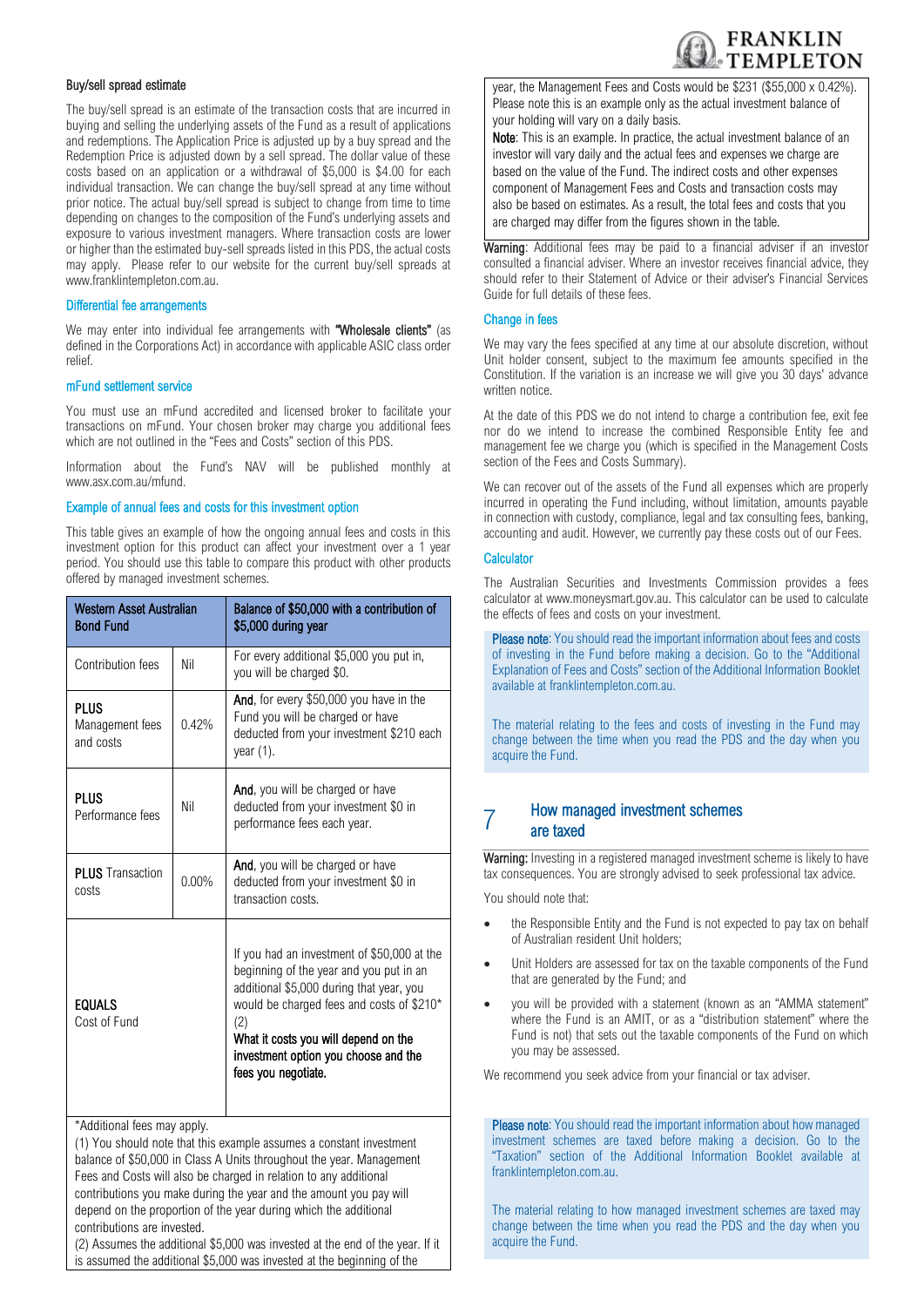## 8 How to apply

#### How to invest in the Fund

To invest in the Fund, read this PDS with the "Additional Information Booklet" and complete an application form. The Additional Information Booklet and Application Forms are available online at www.franklintempleton.com.au or by calling 1800 673 776. If you are not already an investor with Franklin Templeton Australia, you will be required to provide certain supporting documents detailed in Section 1 of the "Application Form for New Investors".

We authorise the use of this PDS by investors ("Indirect Investors") who wish to access the Fund through an authorised master trust or wrap account, investor directed portfolio service, investor directed portfolio service-like scheme or nominee or custody service (collectively referred to as "Master Trust or Wrap Service") located in Australia. The operator of a Master Trust or Wrap Service is referred to in this PDS as the Operator and the disclosure document for a Master Trust or Wrap Service is referred to as the Master Trust or Wrap Guide. If you invest through a Master Trust or Wrap Service, your rights and liabilities will be governed by the terms and conditions of the Master Trust or Wrap Guide. Indirect Investors should apply for Units by using the Master Trust or Wrap Guide and applicable application form provided by the Operator of the Master Trust or Wrap Service.

#### Complaints handling

We have established procedures for dealing with complaints.

If you have invested via a Master Trust or Wrap Service and have a concern, you should first contact the Operator of the Master Trust or Wrap Service through which you invested in the Fund. The Operator will handle your complaint in accordance with its complaint handling procedures and may, in accordance with those procedures, refer the complaint to us.

If you have an inquiry or complaint, you can either phone us on 1800 673 776 during business hours or write to:

Attention: Complaints Officer

Franklin Templeton Australia

GPO Box 24011

Melbourne VIC 3001

Your written complaint will be acknowledged within five business days and we will make every effort to resolve your issues within 30 days of being notified.

If any complaint remains unresolved after 30 days or the issue has not been resolved to your satisfaction, you can lodge a complaint with the Australian Financial Complaints Authority, or AFCA. AFCA provides a fair and independent financial complaint resolution service that is free to consumers.

| Website:   | www.afca.org.au          |
|------------|--------------------------|
| Email:     | info@afca.org.au         |
| Telephone: | 1800 931 678 (free call) |
|            |                          |

In writing to: Australian Financial Complaints Authority, GPO Box 3, Melbourne VIC 3001

#### Cooling off

If you are a "Retail investor", after you invest in the Fund you have a period of 14 days (the cooling off period) during which you can cancel the investment and have the funds repaid to you. The entire value of your investment may not be repaid depending on the impact of market movements, taxes, management fees, transaction costs etc. during the time you are invested in the Fund.

The right to cool off does not apply to you if you invest in the Fund through a Master Trust or Wrap Service as you do not acquire the rights of a Unit holder in the Fund.

If you have any questions about cooling off rights please contact your financial planner or us on 1800 673 776.

Please note: You should read the important information about applying to invest in the Fund before making a decision. Go to the 'How to apply' section of the Additional Information Booklet available a[t franklintempleton.com.au.](http://www.leggmason.com.au/en/index.aspx)

The material relating to how to apply may change between the time when you read the PDS and the day when you acquire the Fund.

## 9 Other information

#### **Consent**

The investment manager described in Section 1 of this PDS have not prepared, authorised or caused the issue of this PDS. The investment manager has consented only to the inclusion in the PDS of the statements about them in the form and context in which they are included, and this consent has not been withdrawn.

#### Related party transactions

Subject to the Corporations Act, we and our associates may hold Units in the Fund. We are also permitted by the Constitution (subject to the Corporations Act), to deal with ourself (as Responsible Entity of the Fund or in another capacity), an associate or any Unit holder; have an interest in any contract or transaction with ourself (as Responsible Entity of the Fund or in another capacity), an associate or any Unit holder and retain for our own benefit any profits or benefits derived from such contract or transaction and act in the same or similar capacity in relation to any other managed investment schemes. Unit holders' rights and the Constitution.

Your rights as Unit holder in the Fund are governed by the Fund's Constitution and the Corporations Act. The Fund is governed by the Constitution which sets out how the Fund is to be operated. The terms of the Constitution are binding on the Responsible Entity and all Unit holders.

#### **Reports**

We will provide you with the following reports and information about your investment in the Fund:

- Transaction confirmations and distribution statements.
- Fund annual financial report (and if applicable half yearly financial reports and continuous disclosure notices) via our website.
- Annual Periodic and tax statements as required by the Corporations Act.

#### Disclosing Entity

If at any time the Fund becomes and continues to be a disclosing entity under the Corporations Act, it will be subject to regular reporting and disclosure obligations.

We comply with ASIC's Good Practice Guidance on continuous disclosure.

Please note: Go to the "Other information" section of the Additional Information Booklet which is available at www.franklintempleton.com

#### Protecting your privacy

Your right to privacy is important to us.

Our Privacy Policy contains important information in relation to our collection, storage, use and disclosure of your personal information.

As Responsible Entity, we may collect and use personal information to ensure compliance with various government and regulatory bodies where permitted or required to do so.

We may also disclose your personal information to:

- our service providers, related bodies corporate or other third parties for the purpose of account maintenance and administration and the production and mailing of statements, amongst other operational activities; and
- to improve customer service, and/or allow our associated organisations and selected third parties to promote their products and services to customers.

All personal information collected by Franklin Templeton Australia will be collected, used, disclosed and stored by us in accordance with our Privacy Policy, a copy of which will be made available on request.

Please note: You should read the important information about privacy, the operation of the Fund and the retirement of the Responsible Entity before making a decision. Go to the 'Additional important information' section of the Additional Information Booklet available a[t franklintempleton.com.au.](http://www.leggmason.com.au/en/index.aspx)

The material relating to privacy, the operation of the Fund and the retirement of the Responsible Entity may change between the time when you read the PDS and the day when you acquire the Fund.